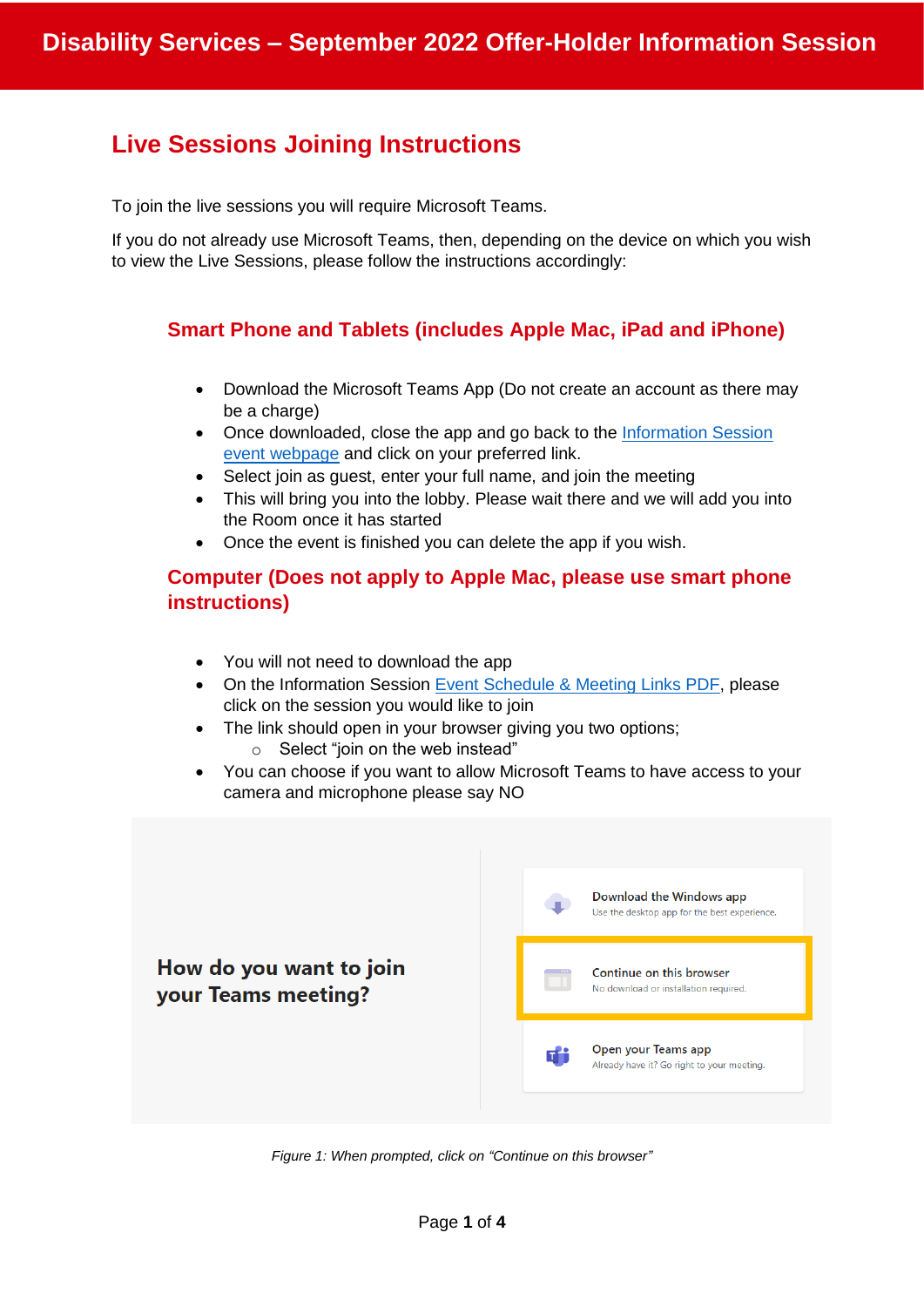### **The Links**

Links to access the live sessions will be available on the [Event Schedule and Meeting Links](https://www.qub.ac.uk/directorates/sgc/disability/FileStore/Filetoupload,1064297,en.pdf)  [PDF.](https://www.qub.ac.uk/directorates/sgc/disability/FileStore/Filetoupload,1064297,en.pdf)

# **Event Preparation**

### **Switch Off Camera and Mute Microphone**

Please always keep your camera off and microphone muted to avoid background noise and distractions. As highlighted in yellow in [Figure 2: Camera Off and Microphone Muted.](#page-1-0)



*Figure 2: Camera Off and Microphone Muted*

# <span id="page-1-0"></span>*Chat With Us*

Please direct all questions through text via the conversation icon in Microsoft Teams as this will avoid confusion of multiple people asking a question at the same time. As highlighted in yellow in Figure [3: Conversation Icon.](#page-1-1)

<span id="page-1-1"></span>

*Figure 3: Conversation Icon*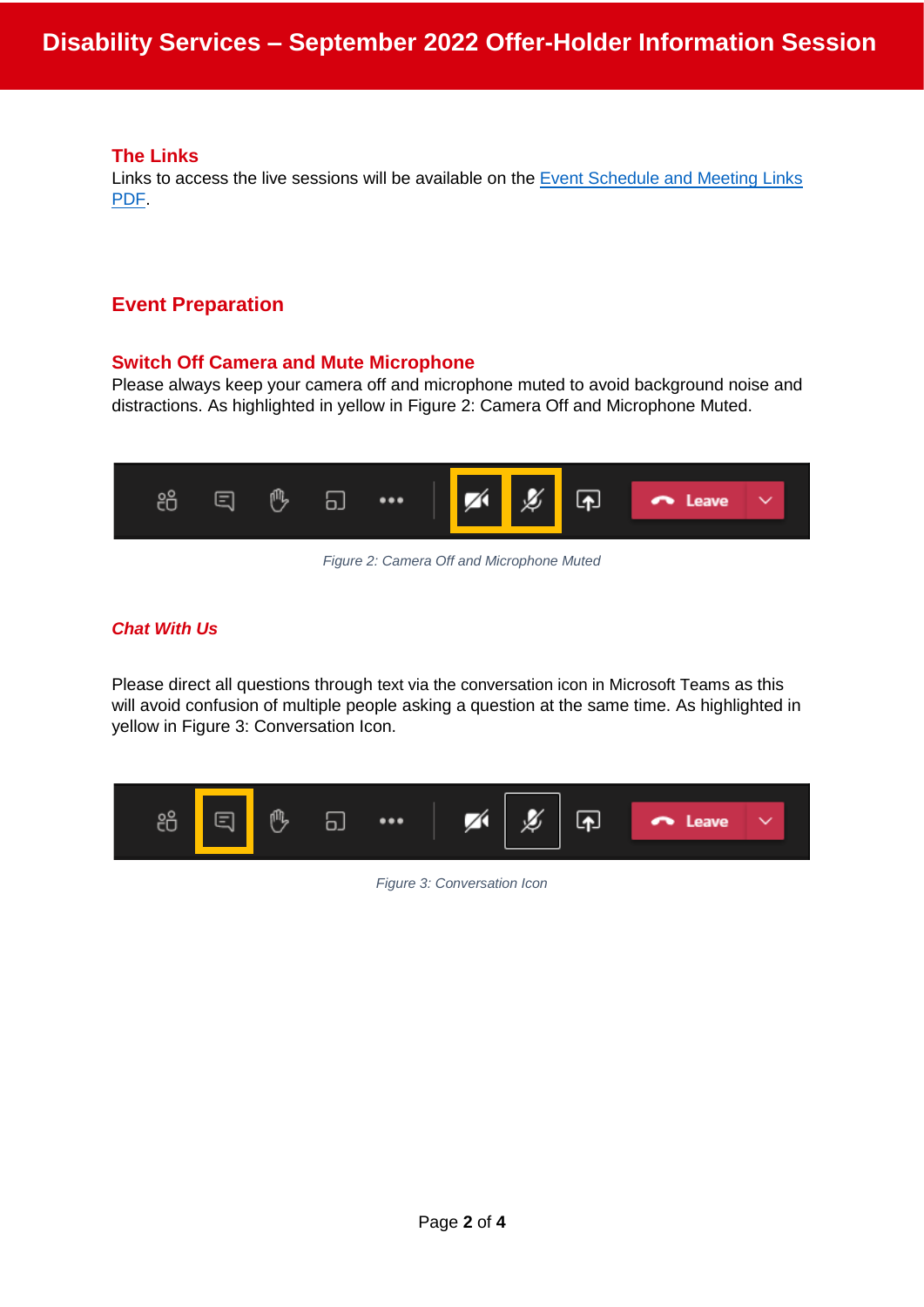When you click on the Conversation Icon, a new panel, named 'Meeting chat' will open on the right side of Microsoft Teams. As shown in [Figure 4: Meeting chat panel.](#page-2-0)



*Figure 4: Meeting chat panel*

<span id="page-2-0"></span>You can interact with the discussion or ask questions or raise queries by typing your message in the text box provided in the Chat panel followed by clicking return or clicking on the arrow. In [Figure ,](#page-2-1) the text box is highlighted in yellow and the arrow is highlighted in blue.

<span id="page-2-1"></span>

*Figure 5: Type a new message*